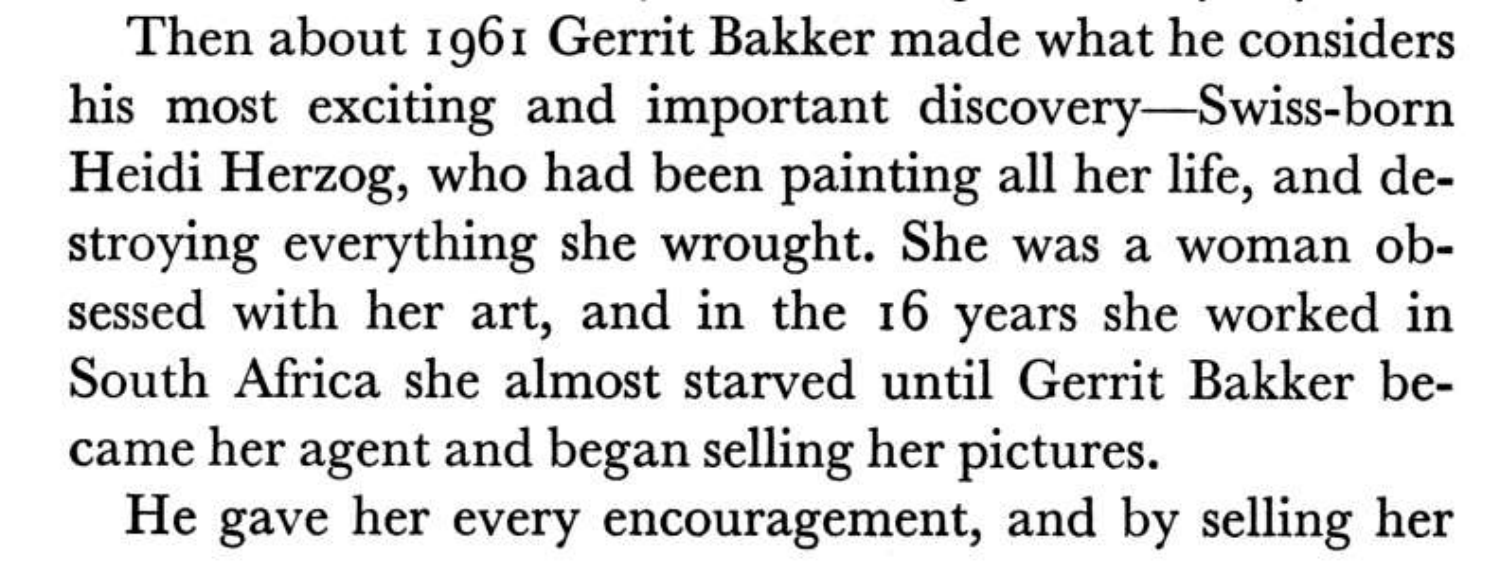work enabled her to buy materials and, what is more important, to express herself freely in her art. Gradually, under his benign eye, she began not only to eat regular meals and live in better surroundings and circumstances, but also, at last, to reveal her startling talent, by which her flower pieces have given a new dimension to South African art,

She came-sadly for all too short a time-to full maturity in her work, which shows all the qualities of universal stature. Her pictures are mystical and arresting symphonies in colour and light. They seem basically so naive that any child is attracted to them at once, but in fact they are the product of a highly skilled technician with the artist's brush, who came to her stage of briliant simplification and emotional power the hard way, the only way-by work, and more work. She painted every picture as if it was her last ...

From my personal knowledge, I know what Gerrit Bakker put up with in her shrewish, difficult temperament for the sake of her wonderful art. Lesser men would not have tolerated what he did. This waif-a stormy, nagging, often maddening person-nevertheless did mystic and wonderful things for art in this country, due solely to Bakler, whom she worshipped intensely and hated off and on just as intensely.

Heidi Herzog died in February, 1967 in Johannesburg after an unsuccessful open heart operation. Within the few years Bakker had managed to boost her best pictures to prices of up to R6oo. They found their way into the De Jongh collection, Johannesburg, the Chester Beatty collection in England, and Mrs. Philip Oppenheimer's collection in London.

Though she painted most of her life on the Continent as well as in South Africa, she left only a handful of pastels and oils. This small but rich and joyous harvest she added to South Africa's art is thanks to dealer Gerrit Bakker. who